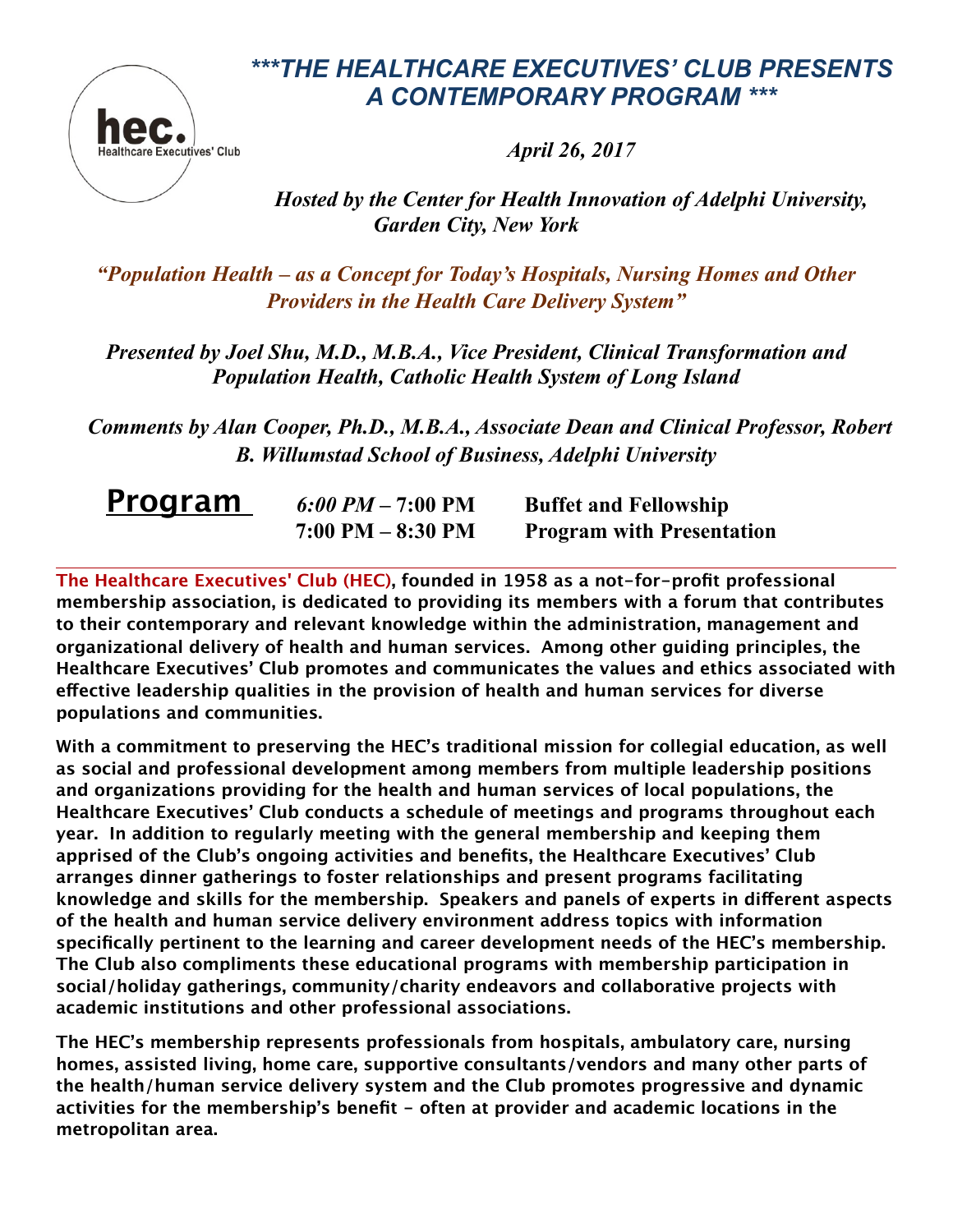## **A Special Thank You to Elizabeth Cohn, Ph.D., Executive Director, and all the staf of the Center for Health Innovation.**



 **Joel Shu, M.D., M.B.A., is the Vice President of Clinical Transformation and Population Health at the Catholic Health System of Long Island**. In this role, he supports the system's progressive population health strategy and is directed at improving access, quality, and efficiency of care for large populations. Dr. Shu has also served as the Chief Medical Officer of CHS Physician Partners, an Independent Practice Association with over 400 practices, 1100 physicians, and 100,000 covered lives, including its own Accountable Care Organization.

Before joining CHS, Dr. Shu was Project Director of an Accountable Care Organization for Jersey City Medical Center, where he held various administrative and clinical positions since 2008. He instituted clinical practice changes within the ACO to achieve improved results in programs addressing bundled payment care, inpatient pain, symptom management, outpatient cancer rehabilitation, and patient satisfaction. Concurrently, Dr. Shu served as Chair of Medical Staff Peer Review, Director of Electronic Medical Record Implementation and Director of Continuing Medical Education, in addition to managing an anesthesia department.

Dr. Shu earned his medical degree from Temple University School of Medicine in Philadelphia and his master's in business administration from the New York University Stern School of Business. A member of the American Board of Anesthesiology and the China AIDS Fund Board of Directors, he resides in Long Island.

Catholic Health Services (CHSLI) is an integrated system encompassing some of the region's finest health and human services agencies. With six acute care hospitals, three nursing homes, a home care service, hospice, and community-based agencies, CHS's high standards have resulted in a 30% market share.



## **Alan Cooper, Ph.D., M.B.A., is the Associate Dean and Clinical Professor at the Willumstad School of Business at Adelphi**

**University.** He has over 25 years of experience in the area of strategic organizational transformation, with a specific focus on organization development (OD), customer experience, change management, teambuilding/collaboration, organizational capacity, HR, and leadership development. His work is consistently aligned with an overarching emphasis on the achievement of an organization's strategic mission.

Dr. Cooper has worked with several organizations including White Plains Hospital in New York where he served as Chief People and Performance Officer. Prior to joining White Plains Hospital, Dr. Cooper worked with several organizations across industries providing consulting services and education in the areas of operational excellence, organization development (OD), change management, customer experience, learning, and leadership development.

Dr. Cooper spent the first 21 years of his career with the North Shore - LIJ Health System in New York as the Vice President for Learning and Innovation. He developed and ran the health system's "corporate university", the largest of its kind in healthcare, serving over 43,000 employees.

Dr. Cooper holds a Ph.D. in psychology and an MBA (with distinction) from Adelphi University. He also holds several advanced certificates in leadership and management. He is a nationally recognized speaker and